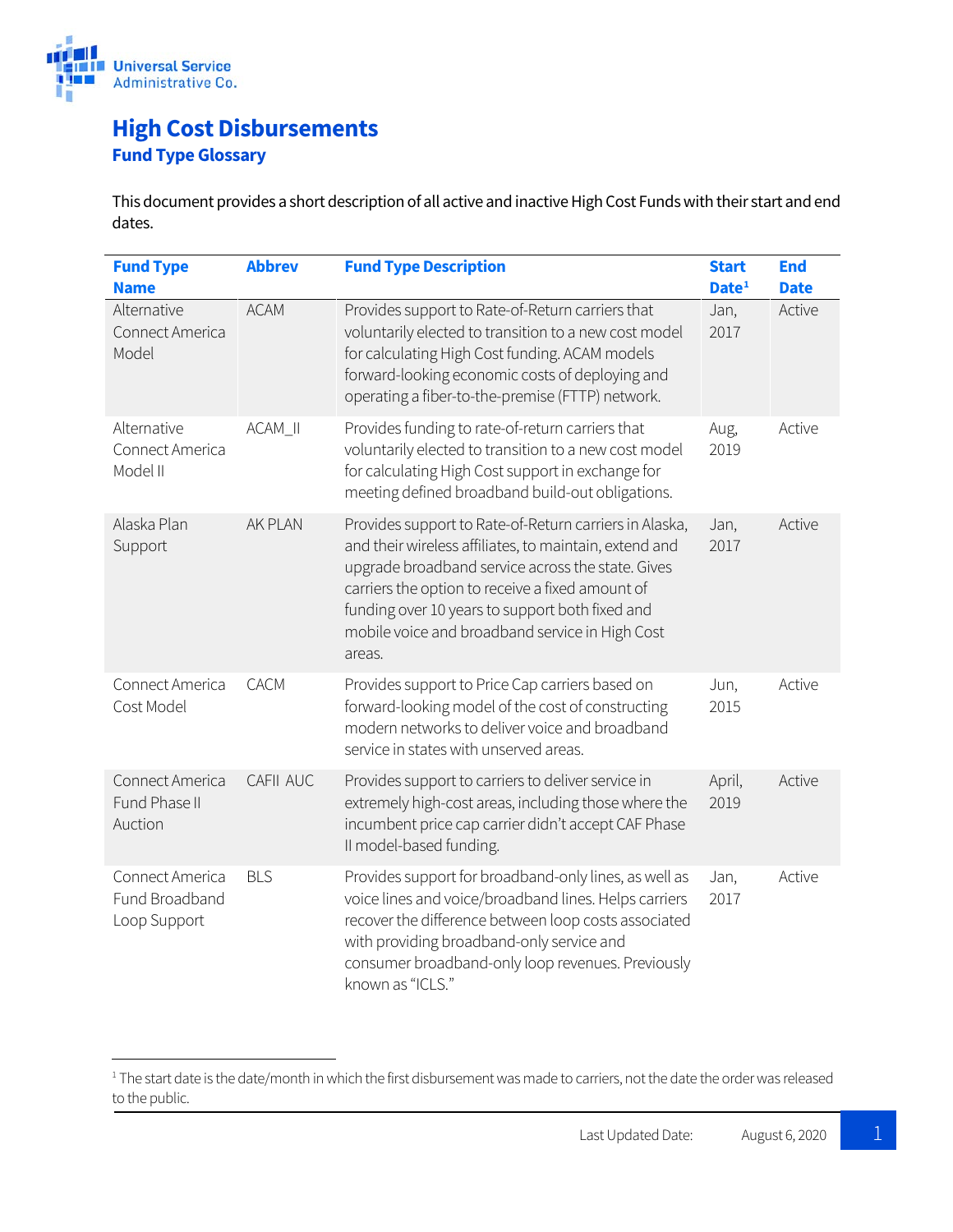

<span id="page-1-0"></span>

| <b>Fund Type</b>                                      | <b>Abbrev</b> | <b>Fund Type Description</b>                                                                                                                                                                                                                                                                                                                                                                                                                                                       | <b>Start</b>      | <b>End</b>                |
|-------------------------------------------------------|---------------|------------------------------------------------------------------------------------------------------------------------------------------------------------------------------------------------------------------------------------------------------------------------------------------------------------------------------------------------------------------------------------------------------------------------------------------------------------------------------------|-------------------|---------------------------|
| <b>Name</b>                                           |               |                                                                                                                                                                                                                                                                                                                                                                                                                                                                                    | Date <sup>1</sup> | <b>Date</b>               |
| Connect America<br>Fund Inter-carrier<br>Compensation | ICC           | Reforms the Inter-carrier Compensation (ICC) system<br>and allows incumbent local exchange carriers (ILECs)<br>to charge residential customers an Access Recovery<br>Charge (ARC) on a limited basis. Also allows ILECs to<br>recover charges from certain multiline business<br>customers. If eligible, ILECs may receive additional<br>recovery funds, provided they meet certain<br>broadband service obligations. Available to Price Cap<br>and Rate-of-Return (RoR) carriers. | Jul,<br>2012      | Active                    |
| Frozen High Cost<br>Support                           | <b>FHCS</b>   | Provides High Cost Program support frozen at<br>December 2011 levels to help carriers transition from<br>legacy programs focused on voice service to<br>modernized funds that support and expand<br>broadband availability.                                                                                                                                                                                                                                                        | Jan,<br>2012      | Active                    |
| High Cost Loop<br>Support                             | <b>HCL</b>    | Provides support for "last mile" connections to rural<br>carriers in areas where the cost to provide service<br>exceeds 115 percent of the national average cost per<br>line.                                                                                                                                                                                                                                                                                                      | Jan,<br>1998      | Active                    |
| High Cost Model                                       | <b>HCM</b>    | Provided support to rural carriers using a computer<br>model adopted by the FCC that estimates the<br>forward-looking cost of providing telephone service<br>for non-rural companies.                                                                                                                                                                                                                                                                                              | Jan,<br>1999      | Dec,<br>$2011^2$          |
| Interstate Access<br>Support                          | <b>IAS</b>    | Provided support to offset interstate access charges<br>for Price Cap carriers. Only Price Cap carriers, or<br>competitive carriers serving a Price Cap territory,<br>were eligible to receive IAS.                                                                                                                                                                                                                                                                                | Jul,<br>2000      | Dec,<br>2011              |
| Interstate<br>Common Line<br>Support                  | ICLS          | Provided support to offset interstate access charges<br>for RoR carriers. ICLS provided support to RoR<br>carriers to cover the difference between subscriber<br>line charge (SLC) caps and their common line<br>revenue requirements. Only RoR carriers, or<br>competitive carriers serving a RoR territory, were<br>eligible to receive ICLS. The funding year ran from<br>July 1-June 30, annually.                                                                             | Jul,<br>2002      | Dec,<br>2016 <sup>2</sup> |
| Incremental<br>Support                                | IS            | Provided support to Price Cap carriers to spur<br>broadband deployment in anticipation of Universal<br>Service modernization.                                                                                                                                                                                                                                                                                                                                                      | Jul,<br>2012      | Feb,<br>2014              |

<span id="page-1-1"></span>2 Standing Rock Communication, serving tribal lands in SD, continues to receive this support.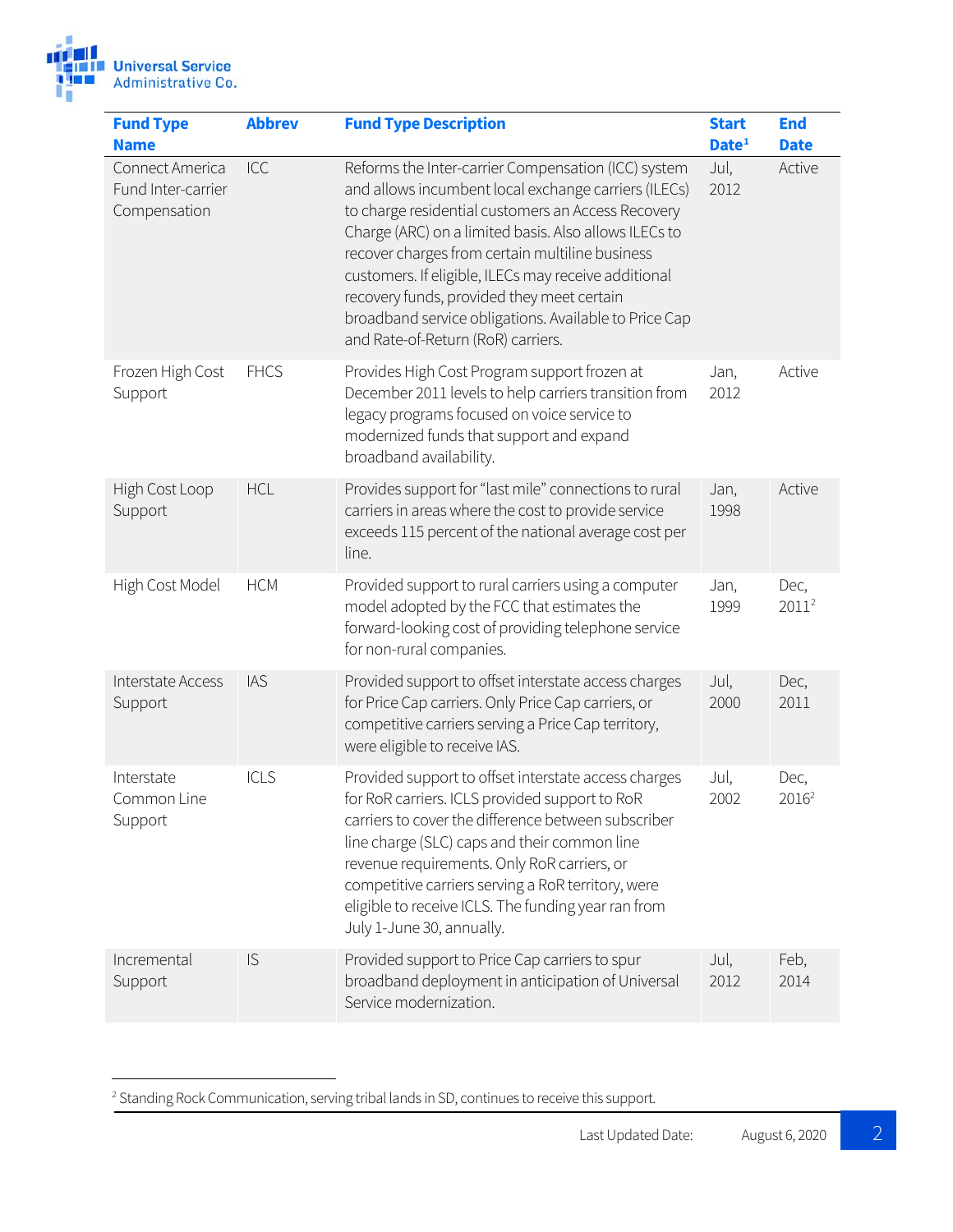

| <b>Fund Type</b><br><b>Name</b>        | <b>Abbrev</b> | <b>Fund Type Description</b>                                                                                                                                                                                                                                                                                                                                     | <b>Start</b><br>Date <sup>1</sup> | <b>End</b><br><b>Date</b> |
|----------------------------------------|---------------|------------------------------------------------------------------------------------------------------------------------------------------------------------------------------------------------------------------------------------------------------------------------------------------------------------------------------------------------------------------|-----------------------------------|---------------------------|
| Local Switching<br>Support             | LSS           | Provided interstate assistance to reduce the high<br>fixed switching costs for carriers serving fewer than<br>50,000 lines. This support was known as Dial<br>Equipment Minute (DEM) until 1998.                                                                                                                                                                 | Jan,<br>1998                      | Jun,<br>$2012^2$          |
| Long Term<br>Support                   | <b>LTS</b>    | Provided support to members of the NECA common<br>line pool to allow them to charge a below-cost carrier<br>common line (CCL) rate that is uniform across all<br>carriers in the pool. This program merged into ICLS in<br><b>July 2004.</b>                                                                                                                     | Jan,<br>1998                      | Jul,<br>2004              |
| Mobility Fund<br>Phase I               | Mobility I    | Provides one-time support in three payments to<br>accelerate deployment of networks for mobile voice<br>and broadband service in unserved areas. Program<br>allocates \$300 million for non-tribal areas and \$50<br>million for tribal areas.                                                                                                                   | May,<br>2013                      | Active                    |
| Uniendo a Puerto<br>Rico Fund          | PR Mobile     | This fund facilitates the improvement and expansion<br>of existing mobile networks in the Territories, and<br>provide for the deployment of new broadband<br>networks, so that those living in Puerto Rico will have<br>access to and benefit from the same high-speed<br>broadband services that residents of the mainland<br>United States enjoy.              | Jun,<br>2020                      | Active                    |
| Connect USVI<br>Fund mobile<br>support | USVI Mobile   | This fund facilitates the improvement and expansion<br>of existing mobile networks in the Territories, and<br>provide for the deployment of new broadband<br>networks, so that those living in the U.S. Virgin Islands<br>will have access to and benefit from the same high-<br>speed broadband services that residents of the<br>mainland United States enjoy. | Jun,<br>2020                      | Active                    |
| Rural Broadband<br>Experiment          | <b>RBE</b>    | Provides funding for experiments in Price Cap areas<br>to bring robust, scalable broadband networks to<br>residential and small business locations in rural<br>communities.                                                                                                                                                                                      | Jul,<br>2015                      | Active                    |
| Safety Net<br>Additive                 | <b>SNA</b>    | Provides support above the HCL cap to mitigate the<br>effects of the cap for rural carriers that make a<br>substantial investment in their telecommunications<br>plant. To qualify, a carrier must notify USAC that it<br>has experienced at least a 14 percent increase in its<br>telecommunication plant in service (TPIS) per-line<br>investment.             | Jan,<br>2003                      | Active                    |